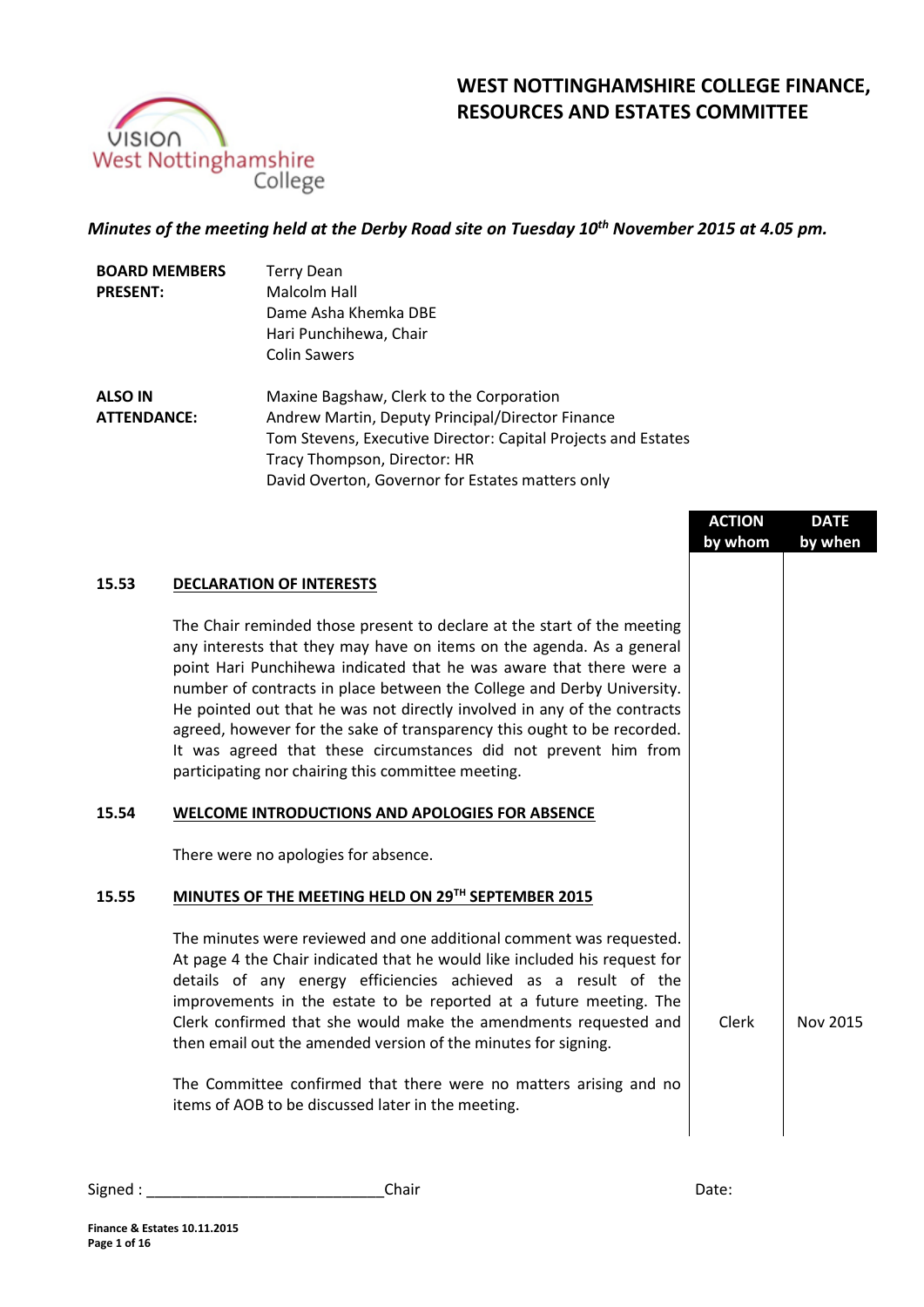## Members reviewed the action progress table and it was noted that the vast majority of items were either included within the agenda today or were due in February 2016. The Executive Director: Capital Projects and Estates confirmed that there were a number of items for him to report in February and that these would come as part of a single report rather than separate items. AGREED: to note the update provided. **15.57 PROPERTY STRATEGY UPDATE Q** The Executive Director: Capital Projects and Estates introduced this item and provided an update on a number of matters. 1) University Centre – on-site construction commenced on Monday 19<sup>th</sup> October 2015 as planned with a contract completion date of  $16<sup>th</sup>$  September 2016. Opening is planned for  $26<sup>th</sup>$  September 2016. It is going to be necessary to complete gas diversion works. A weekend for this has been identified. It was hoped that this could have been done without closing down the site but this has been impossible and therefore the College will be subject to business interruption during the works. The College is awaiting the final contract from the construction company. The Committee were advised that there has been a £13k increase in construction costs but assurance was given that this will not impact upon the overall budget. It was confirmed that this would be reported to the Board at its meeting next week. The committee questioned whether the College has received written confirmation from D2N2 regarding their funding commitment. It ED:CPE Nov 2015

**15.56 ACTION PROGRESS REPORT**

2) Professional Fees to be confirmed – the Finance, Resources and Estates Committee approved professional fees to the preconstruction stage and confirmation of D2N2 LEP £2.6 million grant. A number of consultants will continue to work on the client side of the projects these include; Scott Hughes Design, Waterman Building Services, Gleeds Ltd. It was confirmed that all fees have been competitively tendered.

was confirmed that this has been received and was also

confirmed at the LEP Board.

3) Derby Road Learning Centre LRC – during the summer vacation period the LRC was refurbished with a new open plan layout design to accommodate the development of a blended learning concept which allows students to study independently. For 2015/16 the existing library shelving has been reused to reduce refurbishment costs and provide sufficient shelfing space for the higher education book stock (around 30% of stock).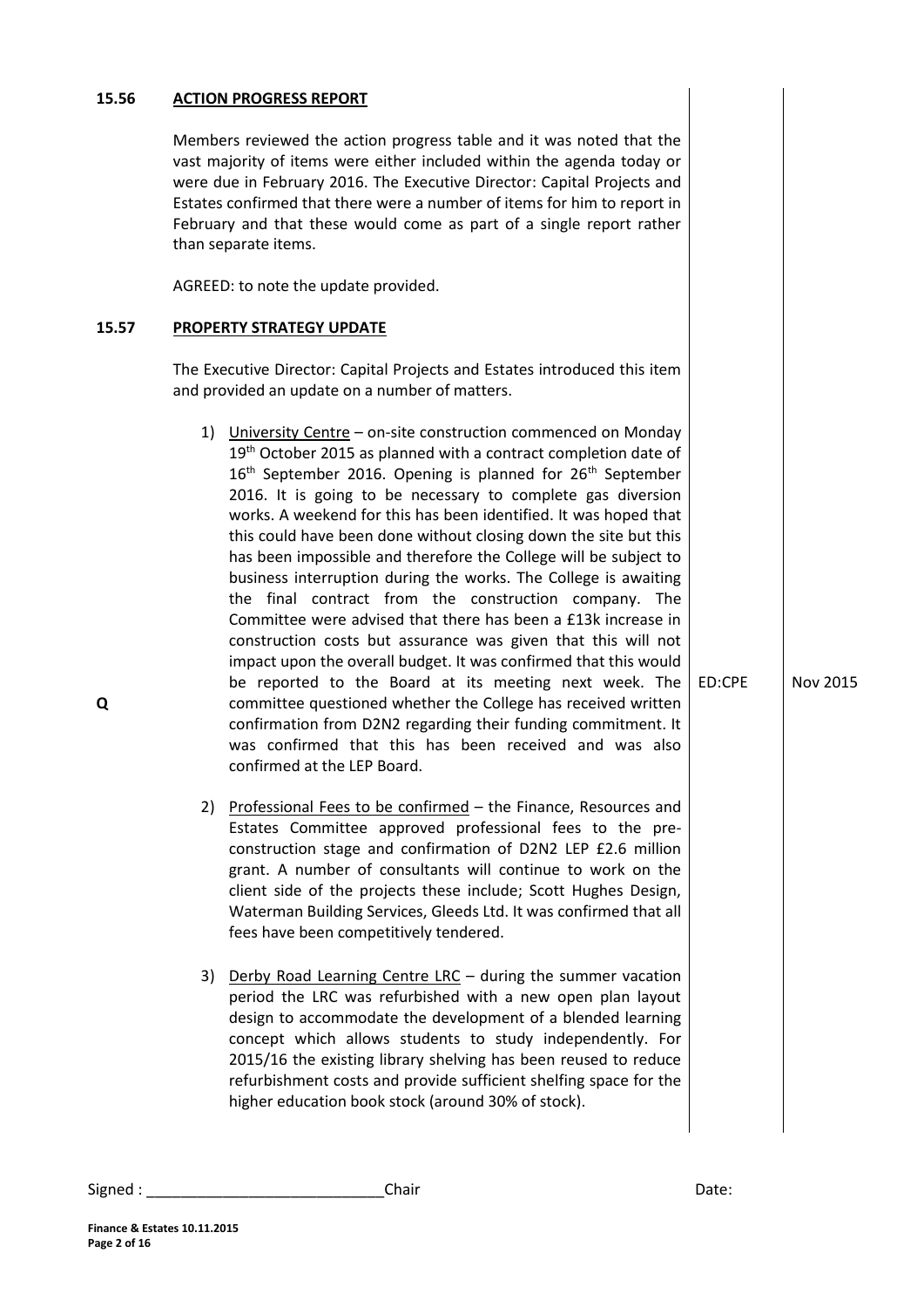This will be transferred to the new University Centre on completion and the shelving replaced as part of the University Centre project. The projected cost of the LRC is £186,629 against a budget of £185,232.

- 4) Vision Workforce Skills property since the previous report two of the remaining 3 properties (Derby and Newcastle) have been exited leaving Wakefield to exit by 19<sup>th</sup> July 2016. At this point in time the landlord has declined an early surrender of the lease.
- 5) Ransom Hall administration relocation from Ransom Hall to the Chesterfield Road site has been successfully completed. All staff are now in and generally seen to be happy. Inevitably there are some issues regarding car parking which the College is trying to manage. There is still some ongoing work to do which is being progressed to conclusion. All works required will come under the maximum expenditure agreed of £500k. In the future the building will need some additional resource as part of the general upkeep given the age and nature of the building. In relation to Chesterfield Road the Committee were advised that there is some asbestos on site, but that this is controlled by way of a managed environment.

The Principal took the opportunity to express her view that, in terms of the property and the College estate generally, there is a need to consider both the local and national environment and the political landscape. Inevitably there will be changes introduced as part of devolution, area reviews, spending reviews etc. A proposal has been made to the Treasury from the East Midlands LEP to accelerate devolution and move to one area. This is likely to bring forward the local area reviews. The Principal indicated that in her view the College needs to look to lead on this as part of the ongoing relationship with the LEP.

In terms of the sector generally the forecast is that there will be 40% less Colleges, and of these half will be in financial difficulties. The national agenda has very serious implications both in terms of apprenticeships and HE pathways.

The Principal indicated that the College has invested a lot in its estate over the recent years but that there are still some areas that need to be addressed. The Principal's view, and that of the senior team, is that the College should work quickly to finish the refurbishment of Derby Road. It was confirmed that this is included within the property strategy but that the works are spread out over a number of years. The view and recommendation to the Board is that this now needs to be accelerated.

Signed : \_\_\_\_\_\_\_\_\_\_\_\_\_\_\_\_\_\_\_\_\_\_\_\_\_\_\_\_\_\_\_\_\_Chair \_\_\_\_\_\_\_\_\_\_\_\_\_\_\_\_\_\_\_\_\_\_\_\_\_\_\_\_\_\_\_\_Date: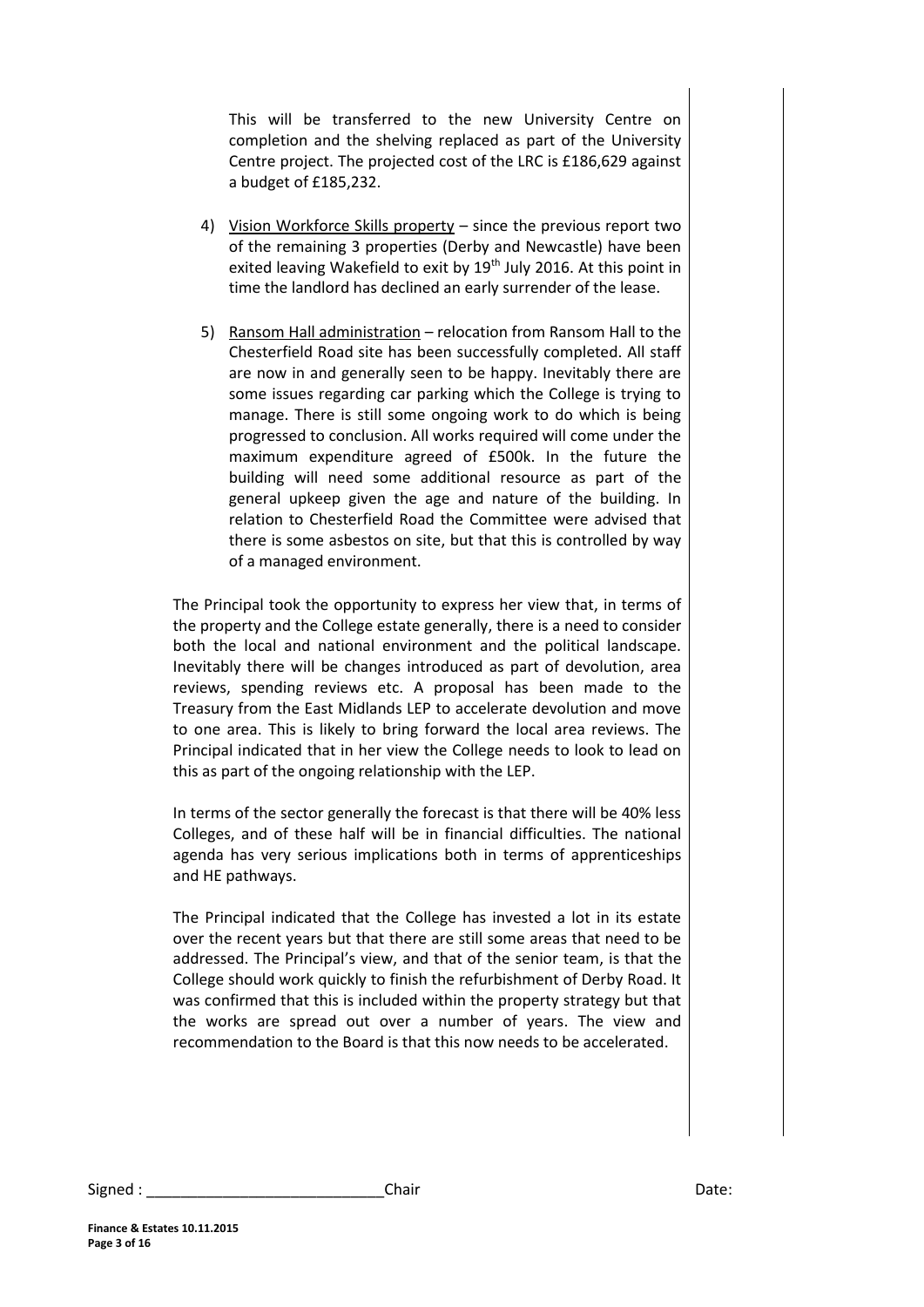| The Principal and Director of Finance confirmed that any decisions on<br>this need to be on the basis of affordability, but that the<br>recommendation is that the decision needs to be made to enable works<br>to be completed in the summer of 2016. At this stage the estimate for<br>works required is an investment of circa £1 million.<br>The Committee, while supportive of further works being done to update<br>the estate, asked that this be done in conjunction with curriculum review<br>and assessment. The Principal provided assurance that she is part of<br>local and regional discussions looking at College specialisms, duplication,<br>strengths and weaknesses etc. She confirmed that Colleges are working<br>well together on this in advance of the area reviews expected. The<br>Deputy Principal/Director Finance confirmed that he would provide an<br>updated financial forecast at the next meeting and that this will inform<br>any decisions made regarding accelerated estates investment. | <b>Director</b><br>Finance | February<br>2016 |
|-------------------------------------------------------------------------------------------------------------------------------------------------------------------------------------------------------------------------------------------------------------------------------------------------------------------------------------------------------------------------------------------------------------------------------------------------------------------------------------------------------------------------------------------------------------------------------------------------------------------------------------------------------------------------------------------------------------------------------------------------------------------------------------------------------------------------------------------------------------------------------------------------------------------------------------------------------------------------------------------------------------------------------|----------------------------|------------------|
| The Committee, in summarising the proposal, all agreed that there were<br>two things that they and the College would want to achieve.<br>1) That the work is in place and on track before any potential<br>control in the organisation is diminished.<br>2) An expectation that the College will 'get its house in order'<br>before the Board looks at any potential other working<br>arrangements, whether they be federation, merger, partnership<br>etc.                                                                                                                                                                                                                                                                                                                                                                                                                                                                                                                                                                   |                            |                  |
| Q<br>One member of the Committee questioned whether there were any<br>grants available to support the refurbishment investment required. The<br>senior team provided assurance that if there are any grants available<br>then they will explore the possibility of submitting the appropriate bids.                                                                                                                                                                                                                                                                                                                                                                                                                                                                                                                                                                                                                                                                                                                           |                            |                  |
| AGREED:<br>A, to note the update provided.<br>B, approve the professional fees identified.                                                                                                                                                                                                                                                                                                                                                                                                                                                                                                                                                                                                                                                                                                                                                                                                                                                                                                                                    |                            |                  |
| 15.58<br><b>SUSTAINABILITY - CARBON POLICY AND CARBON TRUST STANDARD</b>                                                                                                                                                                                                                                                                                                                                                                                                                                                                                                                                                                                                                                                                                                                                                                                                                                                                                                                                                      |                            |                  |
| The Executive Director: Capital Projects and Estates introduced this item<br>and explained that the aim of the 2015-2020 property strategy is to<br>further address the environment with incremental improvements. The<br>College has identified an aim to recommend further opportunities for<br>carbon savings as part of the SFA and D2N2 LEP grant applications for<br>Visual Arts, Engineering and University Centre. He indicated that at the<br>current time the College does not have a carbon policy in place and good<br>practice requires the introduction of one, particularly if the College<br>wishes to progress to achieve the Carbon Trust Standard.                                                                                                                                                                                                                                                                                                                                                         |                            |                  |
| He explained that the Carbon Trust Standard is a voluntary certification<br>and mark of excellence. It recognises an organisation's efforts in<br>reducing carbon emissions and provides tangible proof of steps taken.                                                                                                                                                                                                                                                                                                                                                                                                                                                                                                                                                                                                                                                                                                                                                                                                       |                            |                  |

Signed : \_\_\_\_\_\_\_\_\_\_\_\_\_\_\_\_\_\_\_\_\_\_\_\_\_\_\_\_Chair Date: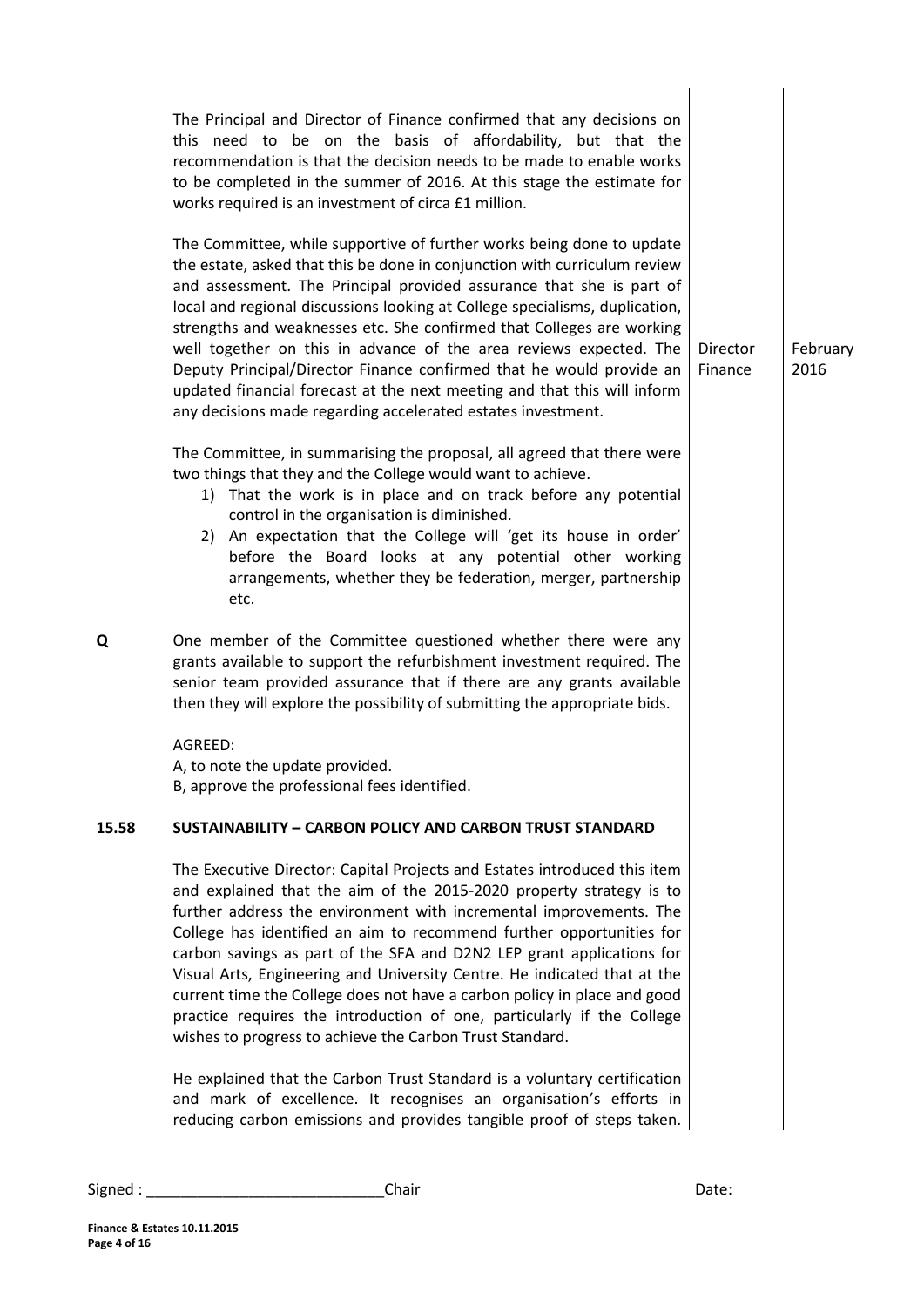| The Carbon Trust provides support to assist in the completion of the<br>application form for the standard. This will provide the opportunity for<br>sustainable and environmental improvements to be identified and<br>prioritised. On successful assessment the Carbon Trust issues a<br>verification letter. The College would then be allowed to use the Carbon<br>Trust logo to prove credibility of carbon footprint. He explained that a lot<br>of background work has been done to date which will assist with the<br>carbon reduction aims and that the College continually seeks to look to<br>find incremental options which, with the support of the Carbon Trust,<br>could be accelerated. He explained that the Carbon Policy presented at |                                |      |
|---------------------------------------------------------------------------------------------------------------------------------------------------------------------------------------------------------------------------------------------------------------------------------------------------------------------------------------------------------------------------------------------------------------------------------------------------------------------------------------------------------------------------------------------------------------------------------------------------------------------------------------------------------------------------------------------------------------------------------------------------------|--------------------------------|------|
| this meeting today for approval simply states what the College currently<br>does.                                                                                                                                                                                                                                                                                                                                                                                                                                                                                                                                                                                                                                                                       |                                |      |
| All agreed that the green agenda is something that everyone is looking<br>for. It is very much a national driver and is becoming more prominent<br>with expectations that this will become increasingly so.                                                                                                                                                                                                                                                                                                                                                                                                                                                                                                                                             |                                |      |
| One member of the Committee questioned whether the live costs of<br>securing the Carbon Trust Standard should be recorded and evaluated. It<br>was acknowledged that there will be ongoing maintenance and time<br>costs in keeping the standard. It was agreed that this should be assessed<br>to ensure value for money, although the Committee were keen not to<br>make additional work for staff.                                                                                                                                                                                                                                                                                                                                                   |                                |      |
| The Committee were advised that the cost of verification depends on the<br>Colleges energy bill and it is expected that costs will be in the region of<br>£7k plus VAT. The cost will be funded as a professional fee within the<br>cost model for the university centre construction.                                                                                                                                                                                                                                                                                                                                                                                                                                                                  |                                |      |
| Members reviewed page 37 of the pack and the policy proposed, they<br>questioned whether clear enough targets were included. The Executive<br>Director Capital Projects and Estates acknowledged that there was still<br>work to do in making the targets clearer and smarter and that he would<br>use the time of the carbon trust assessor to support this. He confirmed<br>that more specific and clearer targets would be presented as part of the<br>policy once work has been undertaken to secure The Carbon Trust<br>standard.                                                                                                                                                                                                                  | Executive<br>Director:<br>CP&E | 2016 |
| The Committee questioned whether the Carbon Trust was the best<br>accreditation to try and secure. The general consensus was that it is,<br>given its professional reputation and longevity. It was acknowledged that<br>accreditation is a very competitive and broad market with a number of<br>options available. It was felt that the Carbon Trust is an organisation that<br>has been recognised as good practice for a long while.                                                                                                                                                                                                                                                                                                                |                                |      |
| The Executive Director: Capital Projects and Estates provided assurance<br>that the College will be able to identify savings as a result of the work<br>undertaken to secure the Carbon Trust Standard. All agreed that the key<br>was to ensure that implementation is effective and well managed.                                                                                                                                                                                                                                                                                                                                                                                                                                                     |                                |      |

**Q**

**Q**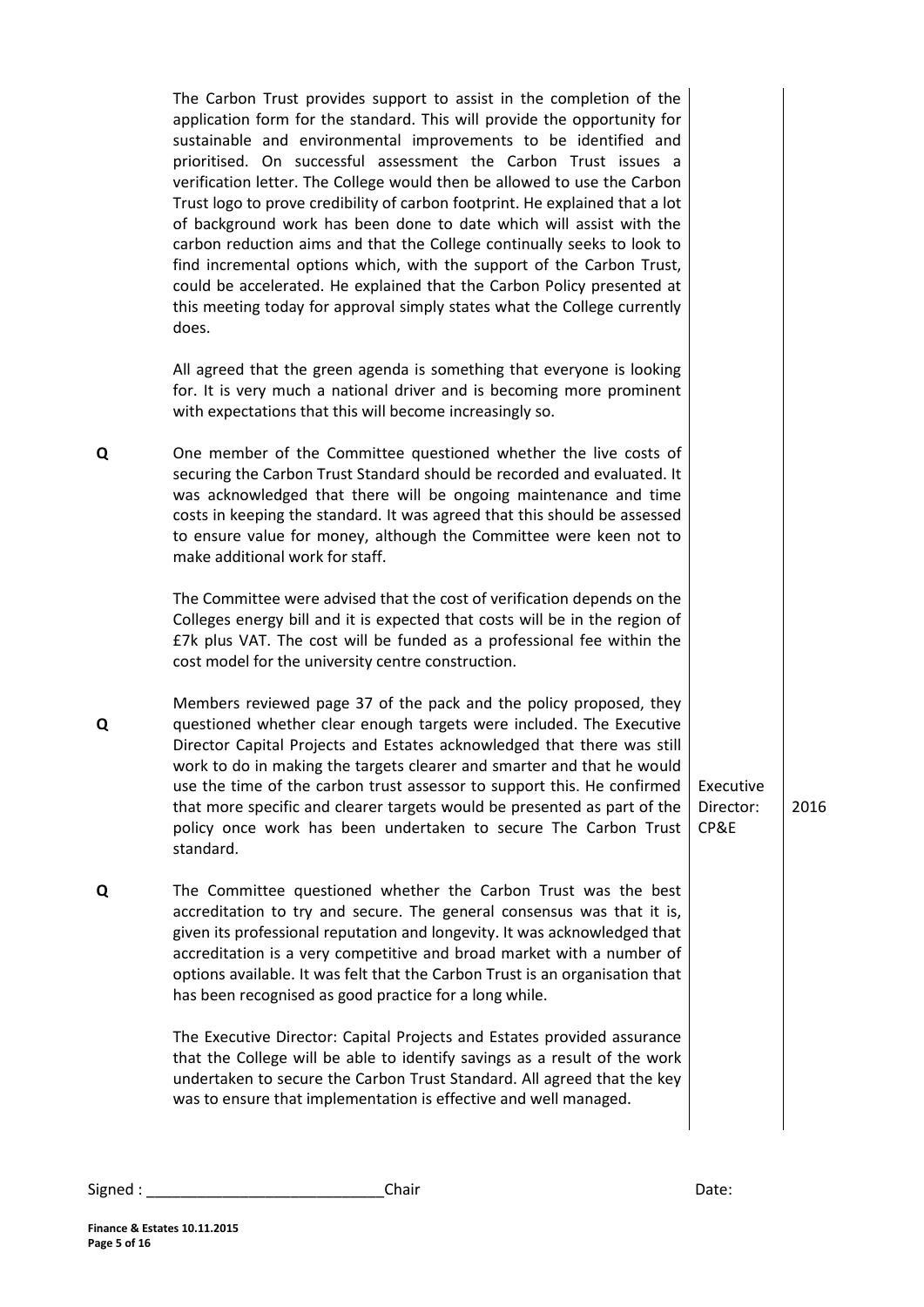|       | In approving the Carbon Policy the Committee all agreed that the College<br>ought to be able to set some much clearer targets and then monitor<br>delivery against these and therefore asked that the Carbon Policy be<br>represented for review in 2016.                                                                                                                                                                                                                                                                                                                                                                                                                                                                                                                                                                                                                                                                                                                                                                                                                                                                                                                                                                                                                                                                                                                                                                                                                                                                                                                                                                                                                                                                                                                                                                    | Executive<br>Director:<br>CP&E | May 2016         |
|-------|------------------------------------------------------------------------------------------------------------------------------------------------------------------------------------------------------------------------------------------------------------------------------------------------------------------------------------------------------------------------------------------------------------------------------------------------------------------------------------------------------------------------------------------------------------------------------------------------------------------------------------------------------------------------------------------------------------------------------------------------------------------------------------------------------------------------------------------------------------------------------------------------------------------------------------------------------------------------------------------------------------------------------------------------------------------------------------------------------------------------------------------------------------------------------------------------------------------------------------------------------------------------------------------------------------------------------------------------------------------------------------------------------------------------------------------------------------------------------------------------------------------------------------------------------------------------------------------------------------------------------------------------------------------------------------------------------------------------------------------------------------------------------------------------------------------------------|--------------------------------|------------------|
|       | AGREED:<br>a) to note the update provided,<br>b) approve the Carbon Policy,<br>c) approve the submission of an application for the Carbon Trust<br>Standard at an estimated cost of £7k Plus VAT.                                                                                                                                                                                                                                                                                                                                                                                                                                                                                                                                                                                                                                                                                                                                                                                                                                                                                                                                                                                                                                                                                                                                                                                                                                                                                                                                                                                                                                                                                                                                                                                                                            |                                |                  |
|       | (David Overton left the meeting at 4.55 pm)                                                                                                                                                                                                                                                                                                                                                                                                                                                                                                                                                                                                                                                                                                                                                                                                                                                                                                                                                                                                                                                                                                                                                                                                                                                                                                                                                                                                                                                                                                                                                                                                                                                                                                                                                                                  |                                |                  |
| 15.59 | <b>EMPLOYER RESPONSIVE PROVISION - STRATEGY AND UPDATE</b>                                                                                                                                                                                                                                                                                                                                                                                                                                                                                                                                                                                                                                                                                                                                                                                                                                                                                                                                                                                                                                                                                                                                                                                                                                                                                                                                                                                                                                                                                                                                                                                                                                                                                                                                                                   |                                |                  |
|       | The Director of Finance introduced this item and explained that it was a<br>little early in the year to be providing actual data. The report provided<br>from the Director Employer Engagement sets out and provides a<br>summary of the management and KPI processes. Key points brought to<br>the Committees attention were:                                                                                                                                                                                                                                                                                                                                                                                                                                                                                                                                                                                                                                                                                                                                                                                                                                                                                                                                                                                                                                                                                                                                                                                                                                                                                                                                                                                                                                                                                               |                                |                  |
|       | Detailed learner reporting is not yet available as the organisation<br>٠<br>is in the process of closing down one year and rolling activity in<br>to 15/16. To date there have been 833 new starts on<br>apprenticeship provision, 109 on work placed learning and 454<br>on classroom based provision.<br>The monitoring and reporting against KPIs for 15/16 has been<br>٠<br>formalised and will be reviewed every quarter. It was confirmed<br>that a report on this will be provided at the next meeting.<br>Overall work placed learning targets have been set. Total WNC is<br>$\bullet$<br>£25,229,281. WRT is £5,806,707 (this is delivered by the Colleges<br>own staff) Partners are £19,422,574.<br>Each partner has a contract limit.<br>$\bullet$<br>The financial contracting request for partners on adult<br>apprenticeships start profiles is £6,256,121 against a funding<br>target of £13,313,420. There is an estimated carryover of<br>£6,748,548 within this contract cohort which would give an<br>estimated yearend variance of £308,754. This allows for the<br>College to attract new partnerships. Whilst there is a risk<br>attached to this, this controlled approach will allow additional<br>contracts to be spent with potential partners who fulfil the<br>College's robust engagement requirements and presents a more<br>realistic model for implementation to achieve overall targets<br>through the contract year.<br>The targets set link directly to the College's 15/16 budget.<br>٠<br>It is planned that any underperformance at an individual partner<br>٠<br>level that falls outside of the SFA performance measures will<br>result in funds being reduced and redeployed with partners who<br>are over performing or used to attract new high performing<br>partners in year. | Director:<br>EE                | February<br>2016 |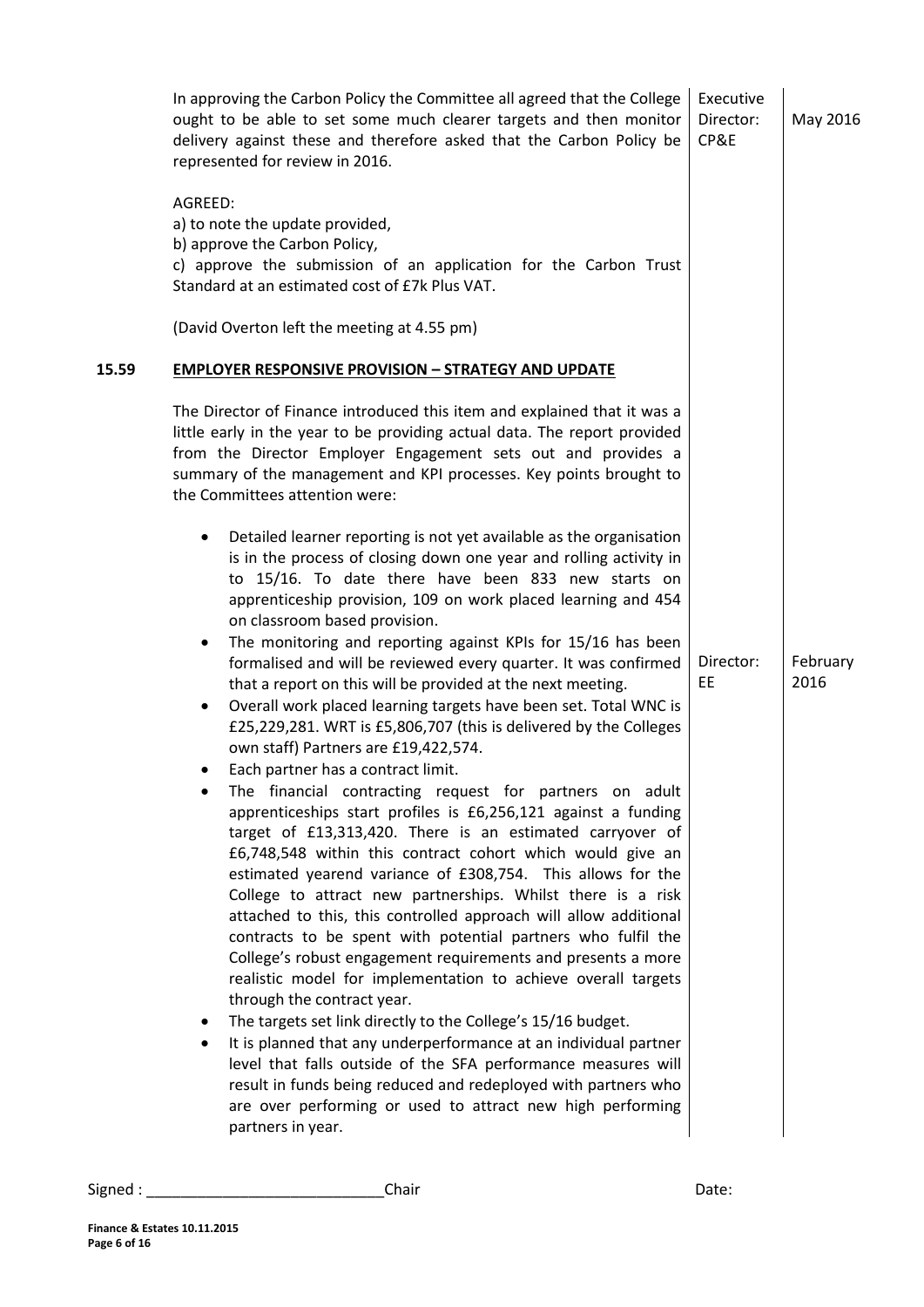|       | It was explained that there are a number of performance points in the<br>year with tolerance levels applying to each, these are summarised at<br>paragraph 4.3. It was explained that there will be an automatic reduction<br>(except in exceptional circumstances agreed with the Head of<br>Partnership and Projects) in contract value made where financial<br>performance is below the given tolerance for the period in question. The<br>reduction in contract value will reflect all of the value of the<br>underperformance to date and will reduce the total contract value in<br>year. |                 |                  |
|-------|-------------------------------------------------------------------------------------------------------------------------------------------------------------------------------------------------------------------------------------------------------------------------------------------------------------------------------------------------------------------------------------------------------------------------------------------------------------------------------------------------------------------------------------------------------------------------------------------------|-----------------|------------------|
|       | It was explained that the tolerance is based upon the cumulative<br>position and the response to any under-performance should give the<br>College sufficient time to reallocate. Assurance was given that partner<br>performance is monitored on a monthly basis not just at the review<br>points.                                                                                                                                                                                                                                                                                              |                 |                  |
|       | In reviewing the report provided the Committee all agreed that the<br>process presented was clear and asked that their appreciation be passed<br>on to the Director of Employer Engagement. The Principal indicated that<br>the Director of Employer Engagement has also devised a one page KPI<br>reporting format which is really useful to the internal team as it allows a<br>very clear focus. It was confirmed that an example of this KPI reporting<br>would be included within the Director of Employer Engagement's report<br>to the next meeting.                                     | Director:<br>EE | February<br>2016 |
|       | It was confirmed that any contract changes as a result of the 3 reviews<br>planned will be implemented, managed and reported back to this<br>Committee.                                                                                                                                                                                                                                                                                                                                                                                                                                         |                 |                  |
|       | Members reviewed Appendix 1 and were reminded that the framework<br>introduced has been devised as a direct response to the fact that the<br>College significantly underperformed against allocation in 14/15. The<br>College is clear that it wants to avoid a similar position happening this<br>year. Appendix one provides an illustrative report and it was confirmed<br>that there is one report produced for each key programme area.                                                                                                                                                    |                 |                  |
|       | AGREED: to note the update provided.                                                                                                                                                                                                                                                                                                                                                                                                                                                                                                                                                            |                 |                  |
| 15.60 | HR REPORT - KEY SUMMARY OF 2014/15 PEOPLE REPORT                                                                                                                                                                                                                                                                                                                                                                                                                                                                                                                                                |                 |                  |
|       | The Director: HR introduced this item and confirmed that it was her<br>intention to provide an overview of the full report and presentation<br>provided to the Board at the last meeting. She indicated that the College<br>has spent a lot of time analysing the 14/15 data and has worked hard to<br>understand and act upon any trends seen. Key matters brought to the<br>Committees attention were:<br>Strategies identified since the last inspection have been<br>$\bullet$<br>successfully implemented.                                                                                 |                 |                  |
|       |                                                                                                                                                                                                                                                                                                                                                                                                                                                                                                                                                                                                 |                 |                  |

Signed : \_\_\_\_\_\_\_\_\_\_\_\_\_\_\_\_\_\_\_\_\_\_\_\_\_\_\_\_Chair Date: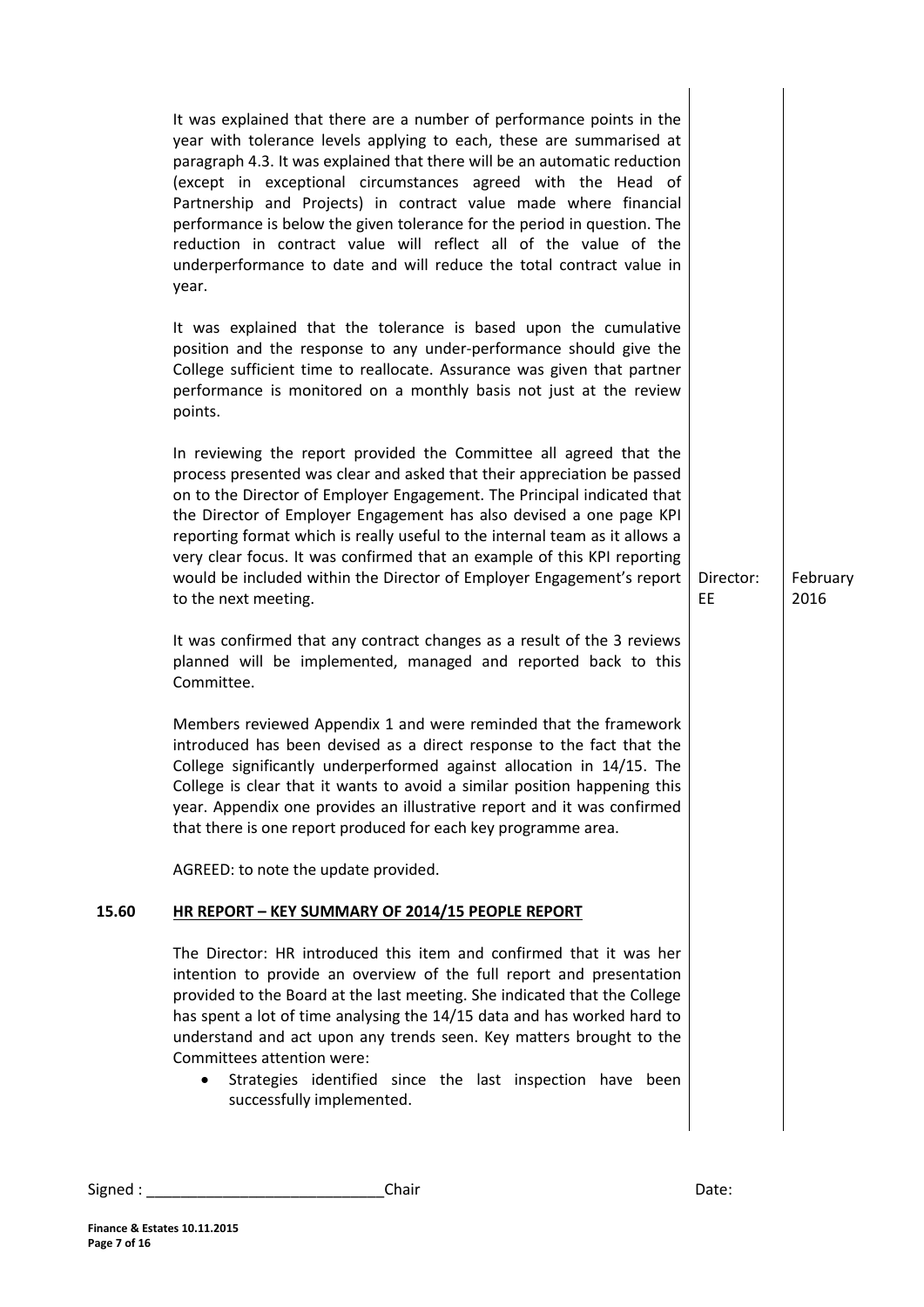- The College is seeing clear evidence of strong and effective leadership and management.
- A variety of improved processes are now in place, an example given was the Business Development Unit. They now have consistency of message and a clear understanding of expectations.
- The College has seen an increased number of resignations but views this as a positive and is a result of clearly communication higher expectations. This has taken place in the Business Development Unit and replicated across College.
- A lower number of complaints and grievances.
- The College has made great strides in terms of its people management.

The Committee questioned, from a HR point of view, how the team would measure success and impact. The Director: HR indicated that this was in a number of ways:

- The team has looked at both statistical information and anecdotal information.
- There is clear evidence of consistent approaches.
- A strong working relationship with the trade unions.
- The College has seen improved success rates.
- The College has seen improvements in relation to completions of frameworks.

It was explained that there is a clear correlation between improvements in the workplace, the environment and the success and outcomes achieved by learners. It was acknowledged that there are still pockets of provision that need to be addressed and this is being progressed.

- Heads of School are more knowledgeable and therefore effective.
- The College has worked hard with staff to implement the changes needed to get back to a position of financial security
- UCU took the decision locally not to take national strike action given that the College was able to reach a local agreement.

The Committee all agreed that the indicators presented demonstrated a positive position and thanked the HR team and staff for all of their hard work in this area.

AGREED: to note the update provided.

### **15.61 FRANCHISE AND PARTNERSHIP ACTIVITY – RISK ANALYSIS**

The Director of Finance introduced this item and confirmed that the report was prepared following clear identification of a significant risk in this area. Key points brought out from the report were:

| Signed | :hair | Date: |
|--------|-------|-------|
|--------|-------|-------|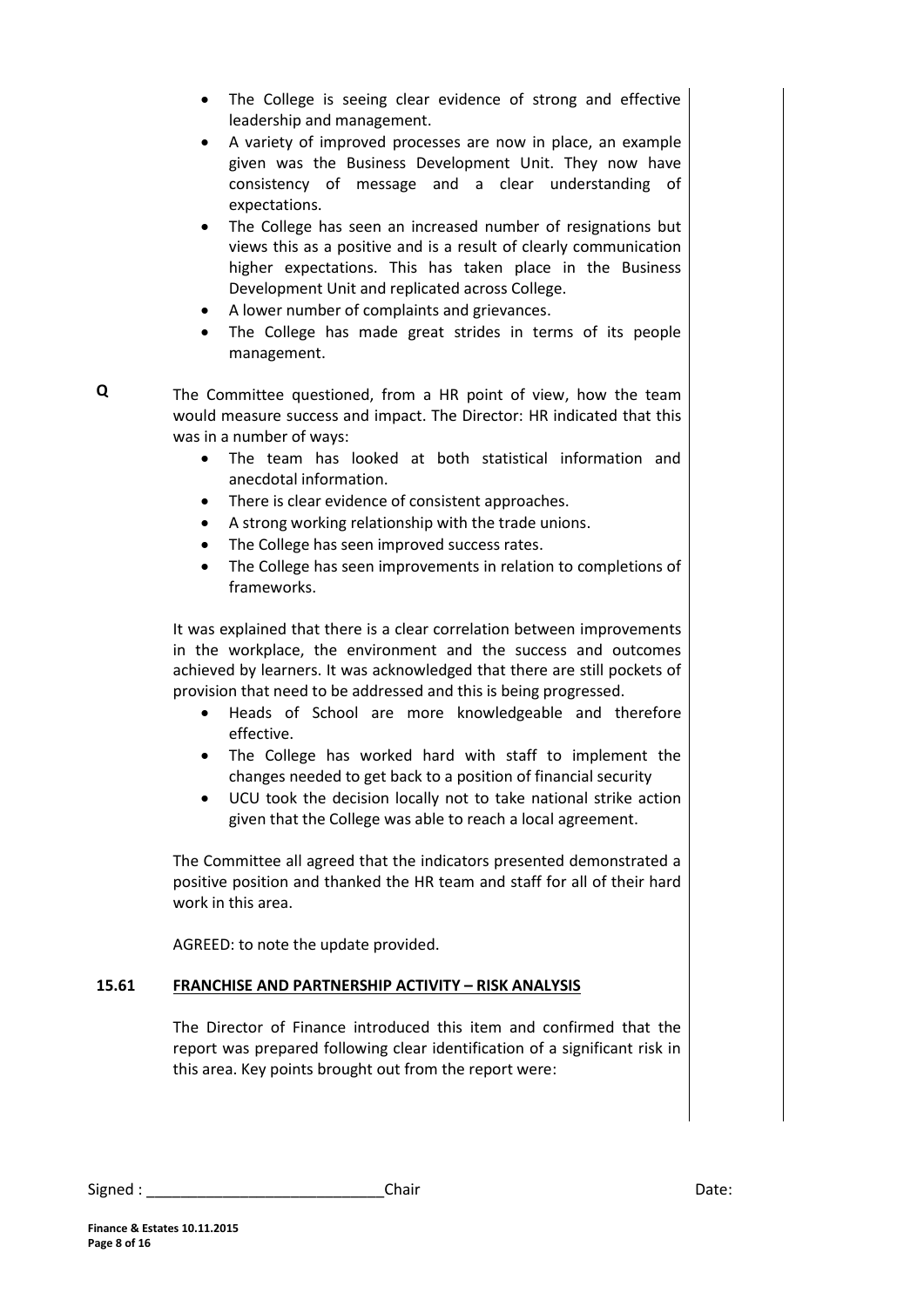- The analysis of the College budget for 15/16 (in much the same pattern as 14/15) places the franchise and partnership programme as a key element of the overall College delivery, providing contributions and significant turnover for the overall business (approximately 40% of the overall income budget for 15/16).
- The overall budget for the College is a breakeven position and within this the franchise and partnership programme provides a net contribution of £521k, suggesting that the programme subsidises other parts of College activity.
- Whilst noting the contribution from franchise and partnership, emphasis of equal importance in managing the College business should be to ensure that the other elements of College activity are viable in their own right and remove the reliance upon this activity. This is not specifically because of what is but more importantly because of common business sense to ensure that all parts of the College activity make genuine financial contributions.
- As was pointed out in the segmental analysis report, an end to the College franchise programme would mean that savings equivalent to the overhead absorption plus the net contribution would need to be made. This is around £4.5 million and therefore represents a significant risk.
- The operational risks of running a remote programme are well documented and well known. The fact that the activity is remote brings several specific risks around the ability to control and monitor the work of College learners. This manifests itself in the existence, eligibility and tracking of learner progress in line with the relevant funding rules. It is critical that the College has in place the appropriate checks and balances in relation to the stability of providers, their ability to deliver quality and ensure compliance.
- Outside of the operational factors there is a higher risk of fraud or irregularity within partner based programmes. This is borne out by a number of investigations that the College has dealt with over the past 3 years, although none to date have resulted in any proven cases of fraud.
- To offset this, it is clear that engagement with partners has brought strong learner outcomes and the ability to meet government priorities, and perhaps more importantly enable the College to respond to changes within the sector more swiftly then would otherwise be the case.

In terms of the operational aspects of working with partners the Director of Finance confirmed that there are risks, but that he and the senior team are confident that the internal risk management processes are in place to mitigate. However, external risks are a very different position.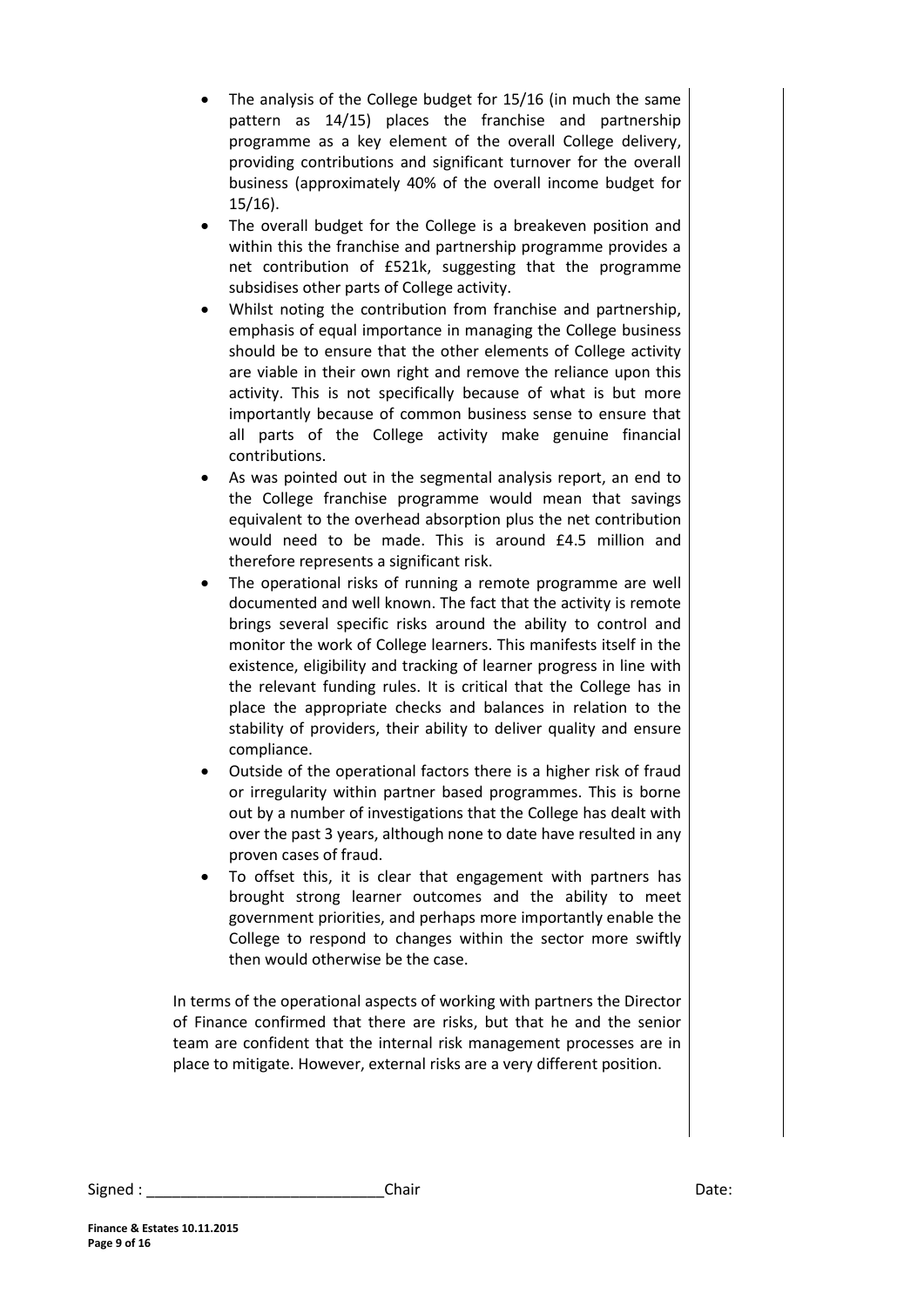In terms of external risks a number of points were noted:

- Way back in the late 1990's problems with College franchising resulted in the agency at the time introducing a funding rule which required providers to limit franchise to 5% of income. This factor, if applied to today, would decimate our current programme and result in significant business reengineering. However, this is not currently suggested although funding agencies are not easy to predict in the medium to long term.
- Further bolstering of the funding rules regarding responsibility for repayment of public funds are in place to avoid increased fraud.
- The College is now bound by much more specific funding rules around subcontracting programmes and the obligations in doing so. The College must publish its supply chain fees policy and the values of income and payments made to each partner for the financial year. This is essential in response to the allegation that some Colleges and training providers have charged excessive fees to partner deliverers and thus diverted educational funding away from its intended purpose. There has also been the introduction of the Register of Training Organisations.

Perhaps of greater concern is the unknown future of the apprenticeship levy and the ownership of apprenticeship funding by employers. The Government has committed to increasing the number of apprenticeships by 3 million as part of its manifesto. Whilst there are a lot of unknowns in terms of the processes what is becoming absolutely clear is that the government will, however it needs to do this, meet this promise. A voucher system is currently proposed and it is the cashing of these vouchers that may determine whether subcontracting has a future in the adult skills system. The precise nature as to how this would work is not known at this stage and a key area will be how quality is monitored.

The Committee all acknowledged that close monitoring of developments in this area needs to take place and that the Board need to know precisely how the system will work so that it can form its strategy. The Director of Finance indicated that the proposed changes to apprenticeship funding are the single biggest risk to the Colleges subcontractor programme at this stage. The Committee all acknowledged that if some of these threats start to materialise then there will be a significant impact on the viability of the organisation which will result in a vastly different organisation than currently operates. The key is to focus on all areas of College provision and make sure that each is making a contribution and avoid the current subsidised position.

AGREED: to note the content of the report provided.

| Signed | Chair | ,,,,,,<br>Dale. |
|--------|-------|-----------------|
|        |       |                 |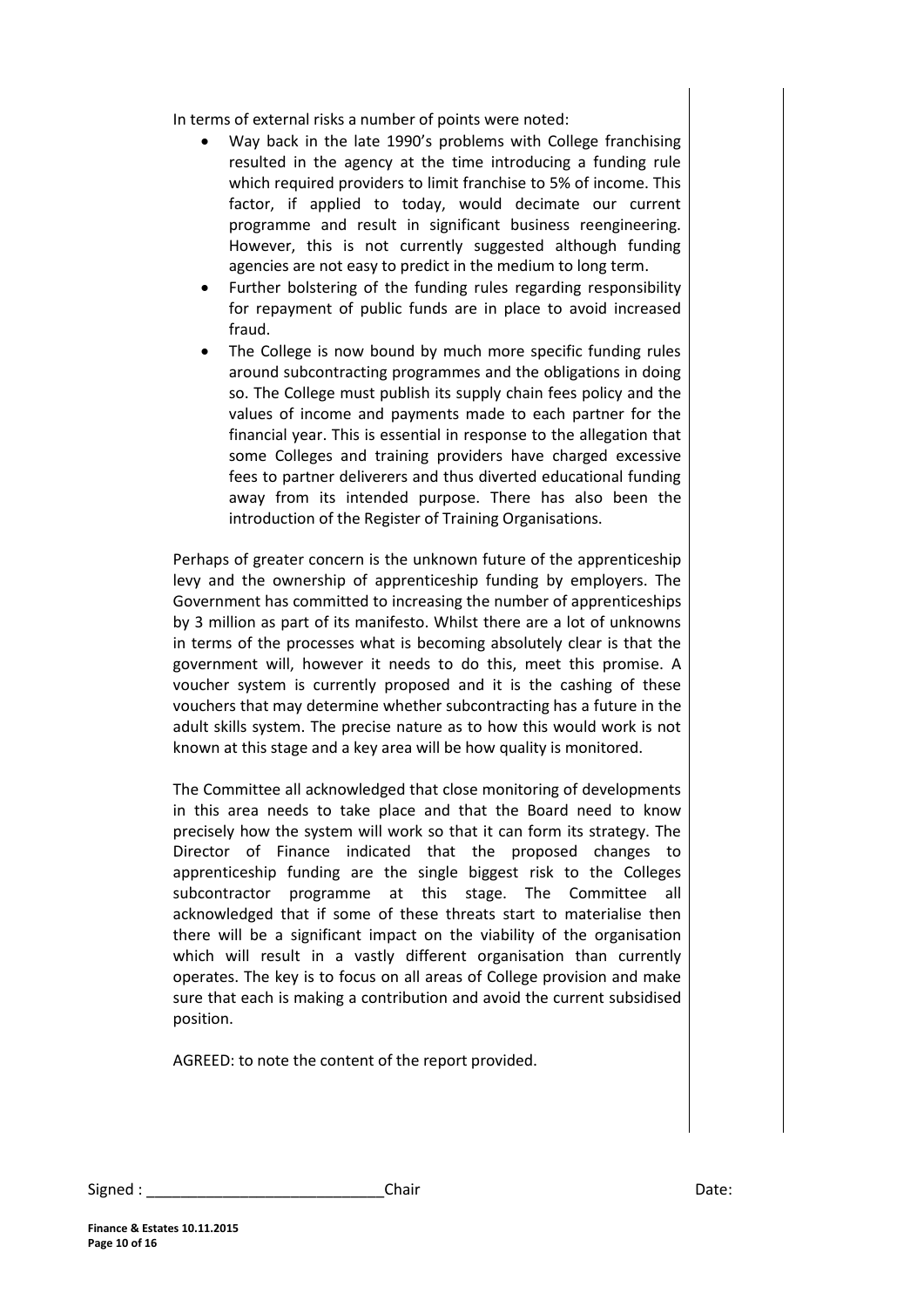#### **15.62 COMMERCIAL INCOME GENERATION STRATEGY**

The Director of Finance introduced this item and confirmed that his report provides background to commercial income development over the last 3 years. Members' attention was drawn to page 65 which shows that income has significantly increased over the last 3 years. All acknowledged that there needed to continue to be a focus on other areas of funding, and to develop this, the College is looking to recruit a permanent full time bid writer.

**Q** The Committee questioned whether the College has an active process in place for identifying bids. The Director of Finance confirmed that it does but acknowledged that there is more that can be done. He explained that the College subscribes to an information database which identifies money available for education purposes on a monthly basis. The Principal indicated that there are currently significant amounts of ESIF funds available and that someone needs to be recruited with experience on how to access these funds and drive forward a number of initiatives.

> In reviewing the commercial and other income analysis it was acknowledged that a number of income lines have gone both up and down over the years. It was explained that if the College loses key people then it does have an impact. The Committee all agreed that it was important that each area of College provision is commercially viable, albeit that there is recognisable volatility within most of the income streams identified.

**CH** The Committee expressed the view that the College has a great estate available and would like to see the assets 'sweated' more effectively. The Director: HR confirmed that the introduction of VBSS would help to reduce costs and make the College offer more competitive. One Governor present expressed the view that Board membership could be strengthened by recruiting someone who has commercialisation experience in terms of health and beauty and catering. The Committee agreed that the College needs to look to be creative and identify all possible opportunities and that this extends in to marketing. It was felt that this could be improved in relation to commercial activities. It was acknowledged that marketing to customers on a commercial basis is very different to marketing to students regarding enrolment.

AGREED: to note the update provided.

### **15.63 MANAGEMENT ACCOUNTS 30TH SEPTEMBER 2015**

The Director of Finance introduced this item and confirmed that the information provided was very early in the year. Key matters noted:

| Signed. | `hair | Date: |
|---------|-------|-------|
|---------|-------|-------|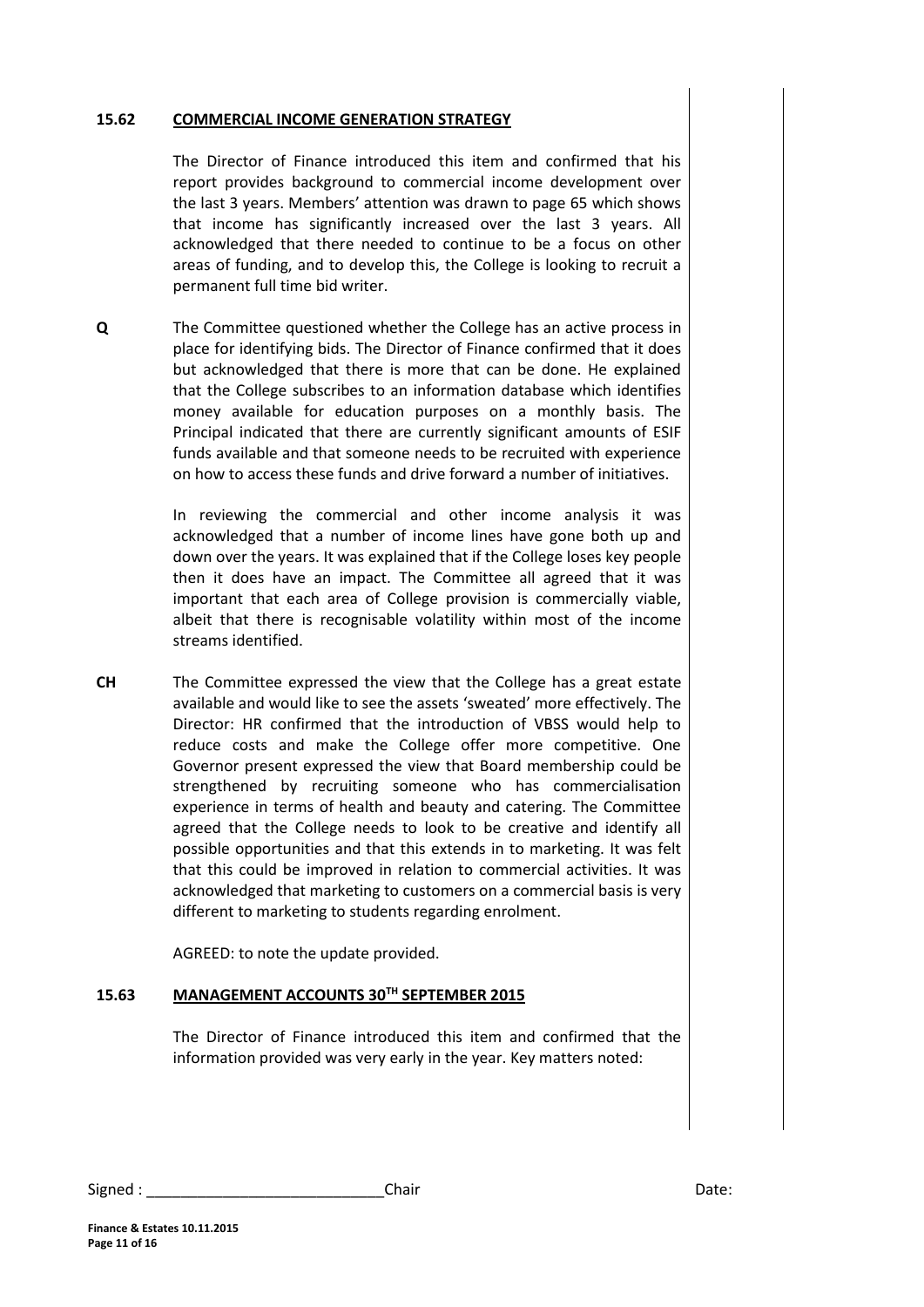- For the period up to the end of September 2015 the College group performance had delivered an overall operating surplus before interest and depreciation of £769k. After interest and depreciation the surplus remains positive at £374k which is £45k behind budget.
- At the end of September 2014 the College Group had recorded an operating surplus of £203k.
- Across the component parts of the group the College performance is below forecast with a surplus before interest and depreciation of £560k (corresponding month last year was £126k) against a target of £626k.
- BKSB continues to deliver strong results with an operating surplus of £233k (budget £195k, corresponding month last year was £246k) whilst VWS has contributed a loss of £31k for the year to date as some costs came in above estimates. VWS is expected to breakeven in the 15/16 year.
- Overall Group income of £8.104 million for the year to date is £639k behind forecast (although it is very early in the year) and £291k lower than the £8.395 million recorded in 14/15. Similar issues with adult skills performance remain with a slow start, however assurance was given that the difference this year is that the senior team know what it intends to do to address this position.
- Overall pay costs continues last year's trend of being below the forecast position. At the end of September 2015 pay costs of £3.962 million are £202k underspent and below the £4.042 million incurred at the same point in 2014/15. It was explained that some posts have been hard to recruit to. All agreed that it was not a viable position to continue to offset underspends in staff costs against a shortfall in income. The Committee agreed that a decline in income was a concern and that it was only possible to offset up to a point and then becomes a non-viable position.
- The Group balance sheet strengthened in month with total assets now of £10.699 million, £287k above yearend. Cash balances improved to £12.551 million, an increase of £1.292 million from yearend as £5.607 million from the SFA for the adult skills budget and £1.212 million for ESF projects completed last year were paid.
- The short term current ratio of 0.93:1 has weakened since the yearend due to capital payments and the quarterly loan repayment due in August. Whilst there is plenty of liquidity the target is to get to 1:1.
- Group reserves have increased from £8.77 million at the start of the financial year to £9.12 million as at the end of September 2015.

The Director of Finance confirmed that the bank is happy with the current position and he and the team continue to meet regularly with the bank to discuss overall facility requirements.

Signed : \_\_\_\_\_\_\_\_\_\_\_\_\_\_\_\_\_\_\_\_\_\_\_\_\_\_\_\_Chair Date: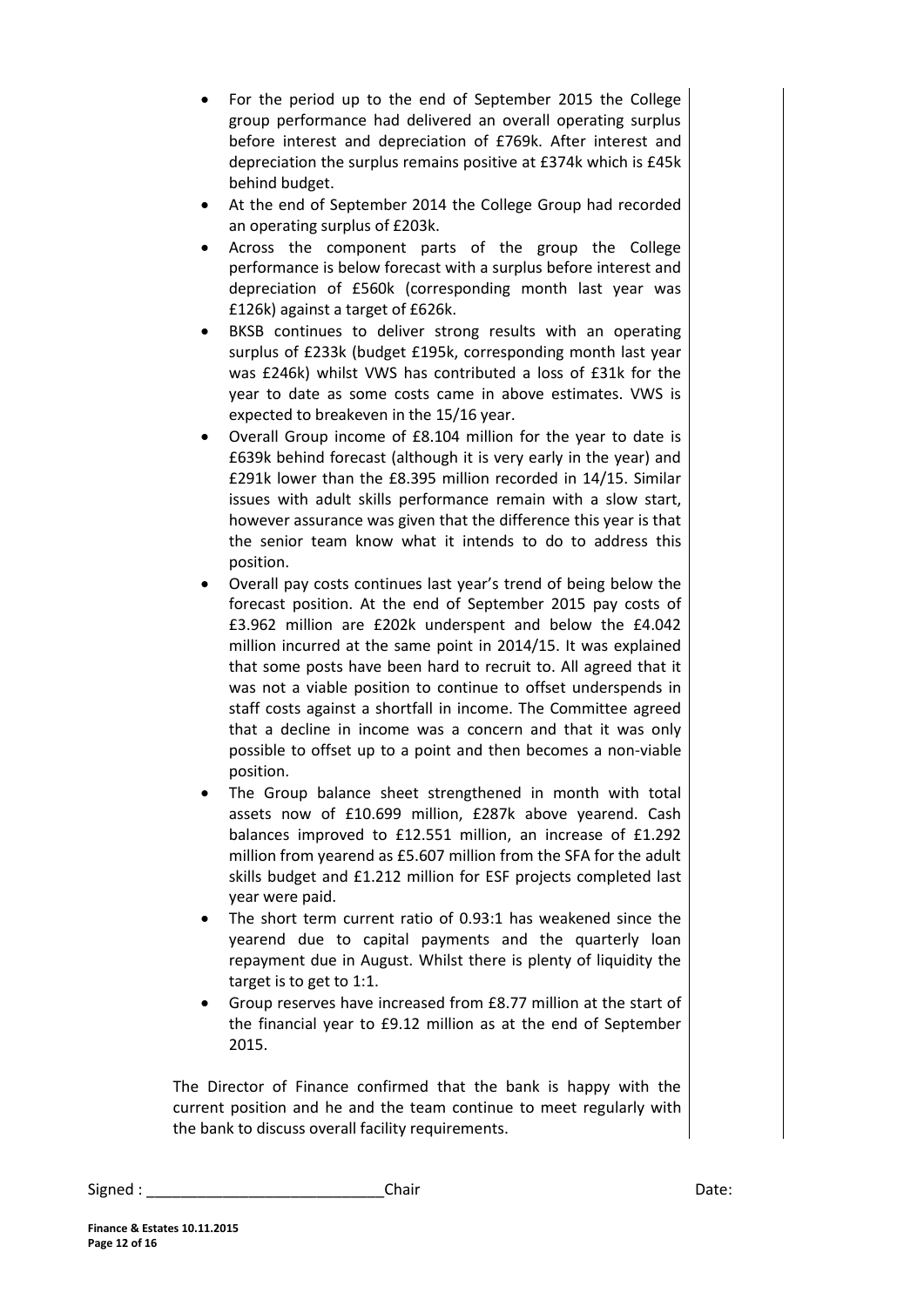AGREED: to note the content of the management accounts to 30<sup>th</sup> September 2015.

#### **15.64 2014/15 DRAFT MEMBERS REPORT AND FINANCIAL STATEMENTS**

The Director of Finance introduced this item and confirmed that the draft members report and financial statements presented follow a standard format. Key points noted:

- Pages 71-96 provides background commentary.
- Page 97 shows that turnover is up on the prior year. The College ended the year with a £2million surplus this should be compared with a £5million loss in 13/14 and represents a significant turnaround.
- Page 99 cash at bank and in hand has declined slightly but not significantly. Net current assets are strengthening but are still not at the position where the College wants them to be. Loans are reducing. Pension liability has increased.

He confirmed that the accounts have now been audited and KPMG are producing their management letter which should be with the College by the end of the week. One correction will be made in relation to BKSB staff costs which have gone in to the wrong column. It was confirmed that this will not impact upon the overall position.

- There have been 3 disposals within the year.
- Strong performance from an operating point of view.
- Cash at bank still positive although a reduction on the prior year.
- Loan balance will reduce by approximately £730k each year.
- Although pension liability has increased it could have been at a higher rate. The College challenged the inflationary pay increase assumptions. If this challenge had not taken place the pension liabilities would have increased by an additional £3million.
- In reviewing the information provided the Committee noted that the level of debtors has increased and questioned why. The Director of Finance explained that ESF was a significant debtor at the end of the year and that by comparison this ESF contract was not in place in the prior year. He explained that it was a timing issue in terms of payment. In addition, BKSB uses July to issue the majority of annual invoices and this has an impact upon the figures.

He confirmed that at the end of the external audit process there were no audit adjustments. The management letter is expected this week with no issues of significance raised. He expressed the opinion that it was a very smooth audit this year.

In reviewing the information provided the Committee were happy to recommend that the Board approve the 2014/15 draft members report and financial statements presented.

Signed : \_\_\_\_\_\_\_\_\_\_\_\_\_\_\_\_\_\_\_\_\_\_\_\_\_\_\_\_\_\_\_\_\_Chair \_\_\_\_\_\_\_\_\_\_\_\_\_\_\_\_\_\_\_\_\_\_\_\_\_\_\_\_\_\_\_\_Date: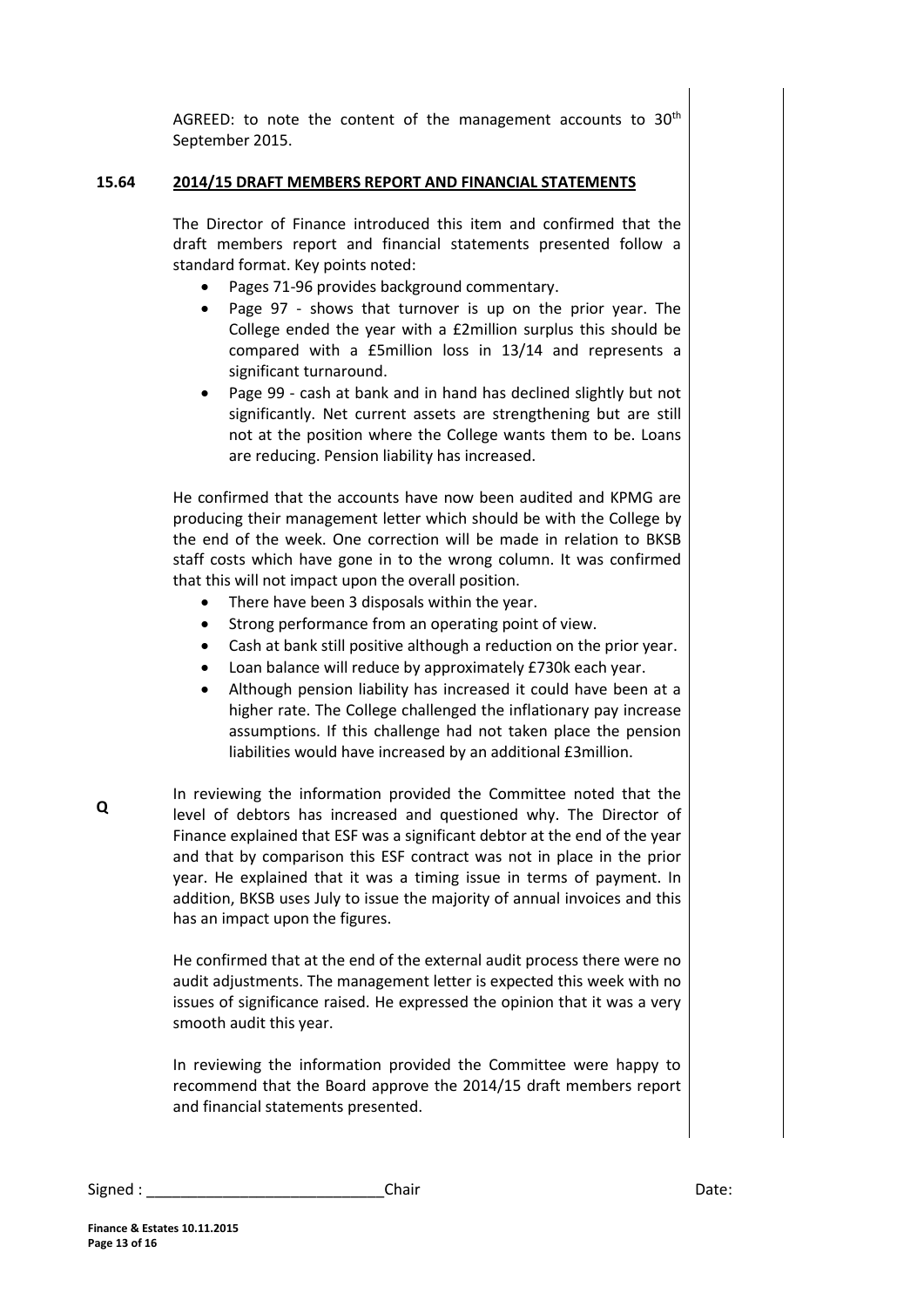AGREED to recommend that the Board approve the 2014/15 draft members report and financial statements

#### **15.65 RECONCILIATION OF FINANCIAL STATEMENTS TO THE JULY FINANCE REPORT**

The Director of Finance introduced this item and confirmed that it was good practice to provide a reconciliation. Members' attention was drawn to page 30 which sets out the table of differences. It was noted that performance improved slightly at each review point in the year and this is as a result of the prudent approach taken.

The Director of Finance explained that there was quite a long tail to close down of the ILR this year and that this is one of the reasons for improvements seen. The Committee were happy to note the relative consistency regarding forecast and projections and that the start of year forecast was close in terms of the outcome.

AGREED: to note the content of the report provided.

#### **15.66 STUDENT UNION ANNUAL AUDITED ACCOUNTS FOR 2014/15**

The Director of Finance explained that the Student Union does not exist as a separate legal entity to the College but operates within delegated budgets. The budget is ultimately delegated through to the Deputy Principal for Teaching and Learning up to the end of the 14/15 financial year. For the yearend 31<sup>st</sup> July 2015 the Union generated a surplus on its operations of £16,109 (last year £31,588). This is largely due to underspending on staffing costs with a vacant post carried throughout the year and a better than anticipated performance on income generation. All agreed that the key issue was to ensure a surplus position on what is a very modest operation.

AGREED: to note the content of the report provided.

#### **15.67 PROCUREMENT**

- a) 2014/15 year-end report
- b) 4 year strategy.

The Director of Finance introduced this item and confirmed that the report at page 139 onwards summarises the key savings achieved. He explained that it was getting harder year on year to identify savings but that for the 14/15 year the College hit the targets set.

**Q** The Committee questioned whether or not the College seeks external advice and support in this area on a 'no savings no cost basis'. The Director of Finance expressed the belief that there is a strong qualified internal team in place.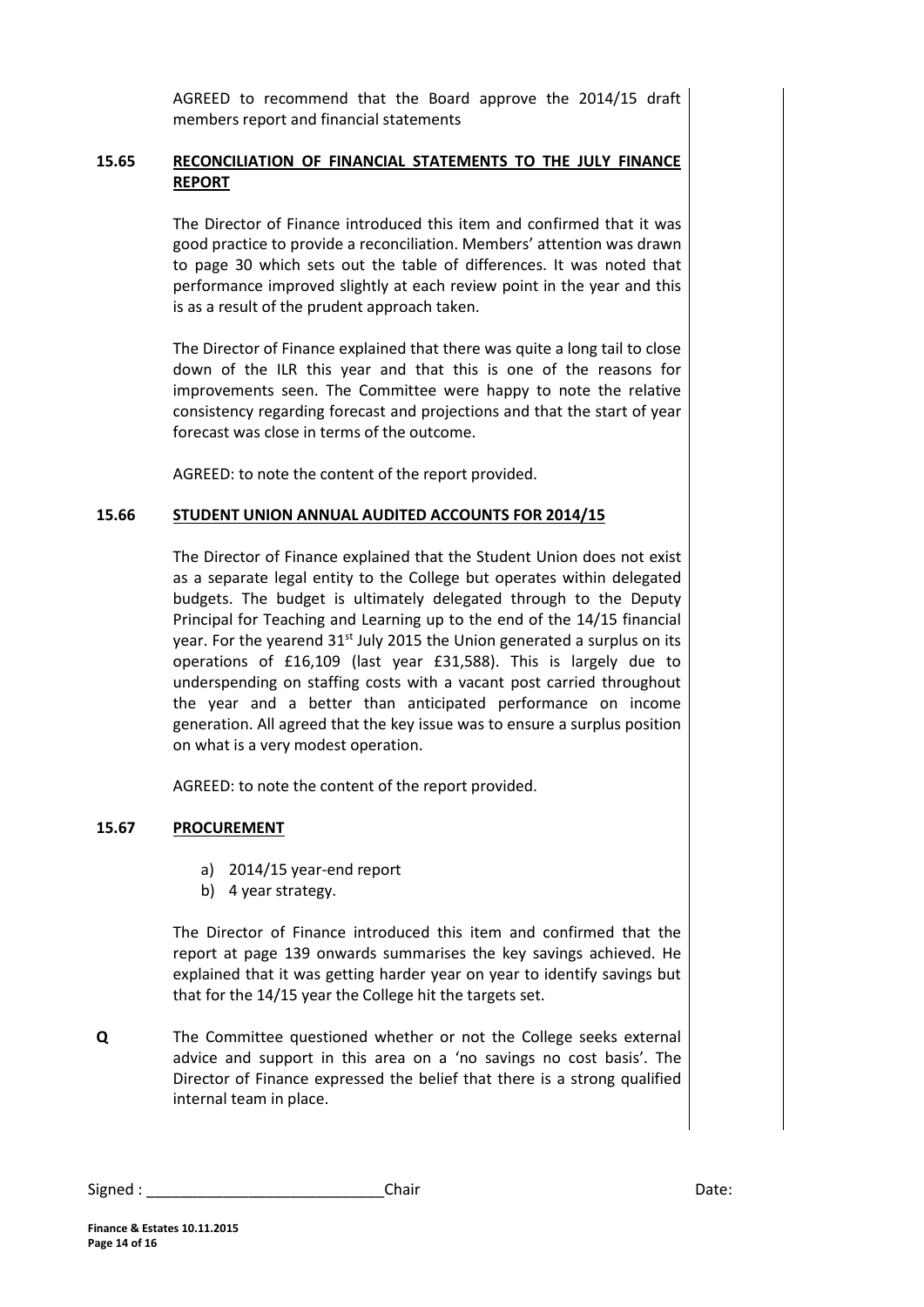The College has used some specialised services but does not chose to do so generally as there are other mechanisms for identifying savings in place, particularly collaborative working arrangements eg Crescent Purchasing Consortium, the NEUPC, the NWUPC etc.

One area brought to members' attention is the fact that staff noncompliance is still an issue that the College is seeking to address (section 6 page 142). Particular emphasis has been placed on adopting the correct procedure of raising open orders for low value/multiline items such as catering, hair and beauty supplies etc. Although it is disappointing that these correct ways of working are not reflected in the end of year reports some of these may not come in to effect until the reporting in the next financial year.

**CH** The Committee generally indicated that the key for them is to monitor attempted frauds and mitigate these as far as possible. Assurance was given that the team are vigilant and share information regarding known fraud practices.

> In terms of the strategy going forward it has effectively been rolled on given its successes. Targets are to remain the same as is the aim and missions. The Director of Finance expressed the belief that the procurement function is efficient and is able to achieve the savings required.

> AGREED: a) to note the content of the 2014/15 yearend report & b) approve the 4 year strategy.

#### **15.68 WORK PLAN 2016**

The Committee reviewed the work plan and agreed minor changes.

 February 2016 – the 'people strategy – draft' will be removed. Also to be included as part of the lighting review is a report on energy efficiencies and savings as a result of estate development. The 'people report - mid-year for 2015/16' will be presented at the February 2016 meeting.

AGREED: to approve the Committee work plan for 2016.

#### **15.69 AOB**

There were no items of additional business.

#### **15.70 DATE OF NEXT MEETING**

23<sup>rd</sup> February 2016.

**Finance & Estates 10.11.2015 Page 15 of 16**